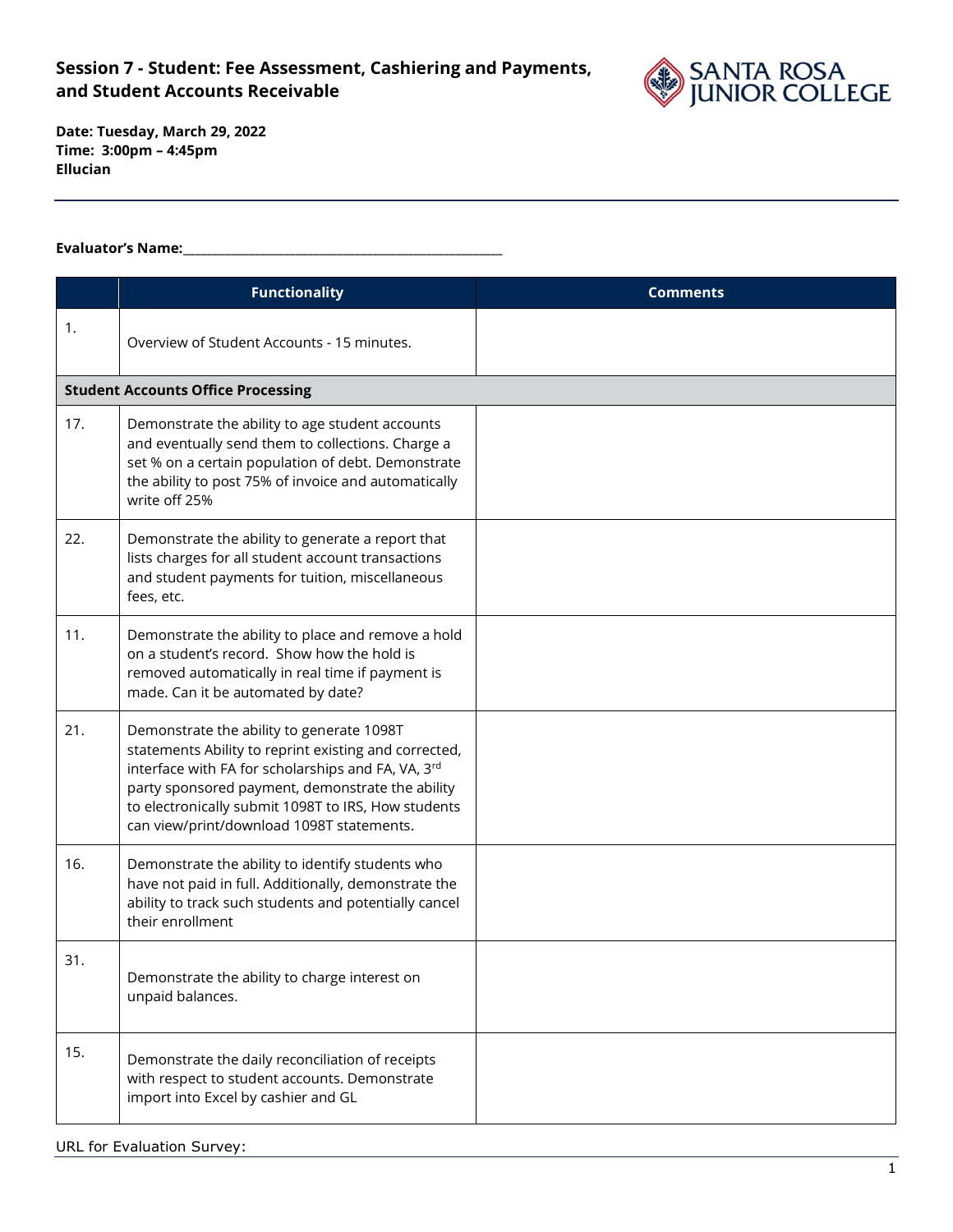

|     | <b>Functionality</b>                                                                                                                                                                                                                                                                             | <b>Comments</b> |
|-----|--------------------------------------------------------------------------------------------------------------------------------------------------------------------------------------------------------------------------------------------------------------------------------------------------|-----------------|
| 25. | Demonstrate ability to communicate with students<br>eg. Notification of delinquency.                                                                                                                                                                                                             |                 |
| 19. | Demonstrate how to create student bills. Also,<br>demonstrate the ability to flag students who should<br>not be billed. How are students notified of pending<br>fees                                                                                                                             |                 |
| 32. | Demonstrate how students see this and holds in<br>their portal                                                                                                                                                                                                                                   |                 |
| 31. | Demonstrate the ability to charge interest on<br>unpaid balances.                                                                                                                                                                                                                                |                 |
| 7.  | Demonstrate the real-time calculation of tuition and<br>fees. Additionally, demonstrate the real-time<br>application of financial aid for appropriate charges,<br>including applying aid, Promise waiver, etc                                                                                    |                 |
| 19. | Demonstrate how to create student bills. Also,<br>demonstrate the ability to flag students who should<br>not be billed. How are students notified of pending<br>fees                                                                                                                             |                 |
| 13. | Demonstrate the online payment of tuition/fees by<br>credit card, debit card, financial aid, third-party<br>billing, etc. How students can do online card partial<br>payments (if applicable) and how online receipts are<br>issued Demonstrate the ability to download/reprint<br>past payments |                 |
| 23. | Describe the system's ability to integrate with<br>various online, real-time payment gateway<br>solutions.                                                                                                                                                                                       |                 |
| 6.  | Demonstrate the application of miscellaneous<br>charges, e.g., fines, transcript fee.                                                                                                                                                                                                            |                 |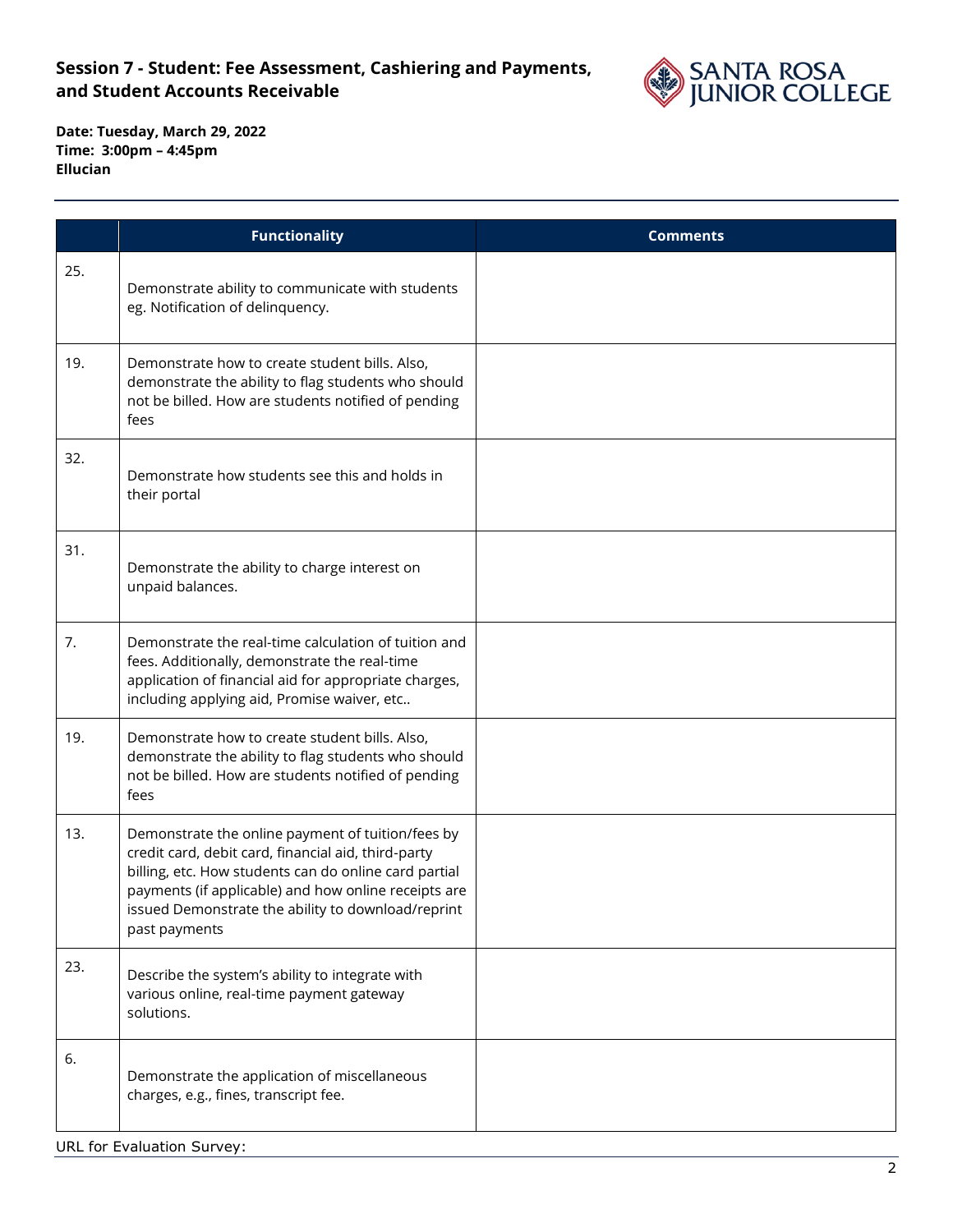

**Date: Tuesday, March 29, 2022 Time: 3:00pm – 4:45pm Ellucian**

|     | <b>Functionality</b>                                                                                                                                                                                                                                        | <b>Comments</b> |
|-----|-------------------------------------------------------------------------------------------------------------------------------------------------------------------------------------------------------------------------------------------------------------|-----------------|
|     | Ability for this to be recurring eg. Daily, weekly,<br>monthly                                                                                                                                                                                              |                 |
|     | For international students this would include rent,<br>insurance, application fees etc                                                                                                                                                                      |                 |
|     | Also, demonstrate the ability to allow certain fees to<br>only be assigned or used once per semester or<br>year, but allow for a back office override. Eg.<br>Parking permits.                                                                              |                 |
| 33. | Demonstrate students adding/removing optional<br>fees online                                                                                                                                                                                                |                 |
| 24. | Demonstrate the ability for sales of items unrelated<br>to tuition and not on account, to both students and<br>non-students. Same fee types may have differing<br>dollar amounts depending on quantity and will be<br>charged manually at time of purchase. |                 |
| 18. | Demonstrate the ability to generate and process a<br>student payment plan based on various<br>parameters, adjust due dates, send payment<br>reminders to students, and the ability to lift holds<br>based on payment plan payment and creation              |                 |
| 30. | Demonstrate how a "proxy" payer can be set up by<br>the student -- e.g. Aunt Betty is paying                                                                                                                                                                |                 |
| 12. | Demonstrate how to process student refunds.<br>Show how the system can collect direct deposit<br>information needed for the disbursement of the<br>refund.                                                                                                  |                 |
| 30. | Demonstrate how a "proxy" payer can be set up by<br>the student -- e.g. Aunt Betty is paying                                                                                                                                                                |                 |
| 34. | Demonstrate how anticipated aid is displayed on a<br>student's account -- e.g. memo'd aid, authorized<br>aid, disbursed aid. For students this should only be<br>for funds both awarded and dispersed                                                       |                 |

URL for Evaluation Survey: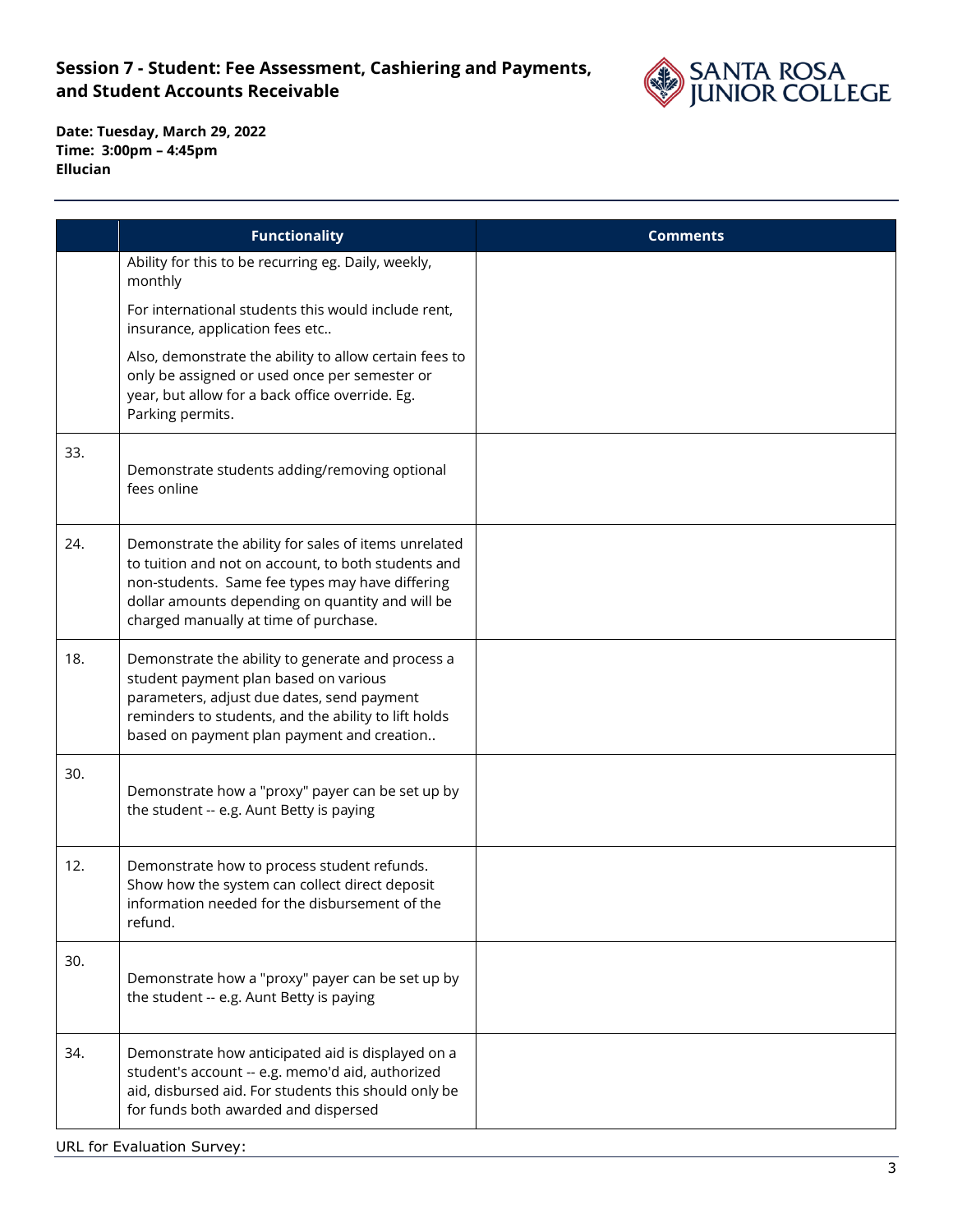

|     | <b>Functionality</b>                                                                                                                                                                                                                                                                              | <b>Comments</b> |
|-----|---------------------------------------------------------------------------------------------------------------------------------------------------------------------------------------------------------------------------------------------------------------------------------------------------|-----------------|
| 2.  | Demonstrate the creation and maintenance of<br>tuition and fee rules for the automatic calculation of<br>required and optional tuition and fees                                                                                                                                                   |                 |
|     | Including:                                                                                                                                                                                                                                                                                        |                 |
|     | Fees per unit                                                                                                                                                                                                                                                                                     |                 |
|     | Fees per unit capped by semester                                                                                                                                                                                                                                                                  |                 |
|     | Fees per unit capped by year                                                                                                                                                                                                                                                                      |                 |
|     | No Fees by location or student type                                                                                                                                                                                                                                                               |                 |
|     | Application fee for international students                                                                                                                                                                                                                                                        |                 |
| 10. | Show how refunds are calculated automatically<br>based on rules - e.g., based on percentage of days<br>attended Demonstrate the ability to not refund<br>automatically under certain circumstances where<br>the payment needs to be refunded to a third party<br>instead of the student directly. |                 |
| 5.  | Demonstrate the use of automation of rules and<br>conditions for the priority of payments/charges in<br>the event of a short payment, e.g., tuition is paid<br>first, fees second, parking pass third, etc.                                                                                       |                 |
| 3.  | Demonstrate the creation of account codes that tie<br>student accounts to the General Ledger                                                                                                                                                                                                      |                 |
| 25. | Demonstrate ability to communicate with students<br>eg. Notification of delinquency.                                                                                                                                                                                                              |                 |
| 19. | Demonstrate how to create student bills. Also,<br>demonstrate the ability to flag students who should<br>not be billed. How are students notified of pending<br>fees                                                                                                                              |                 |
| 14. | Demonstrate a variety of cashiering functions, e.g.,<br>ACH, credit card, cash, split payment BOG posting,<br>VA 33, COTOP, waive & exempt.                                                                                                                                                       |                 |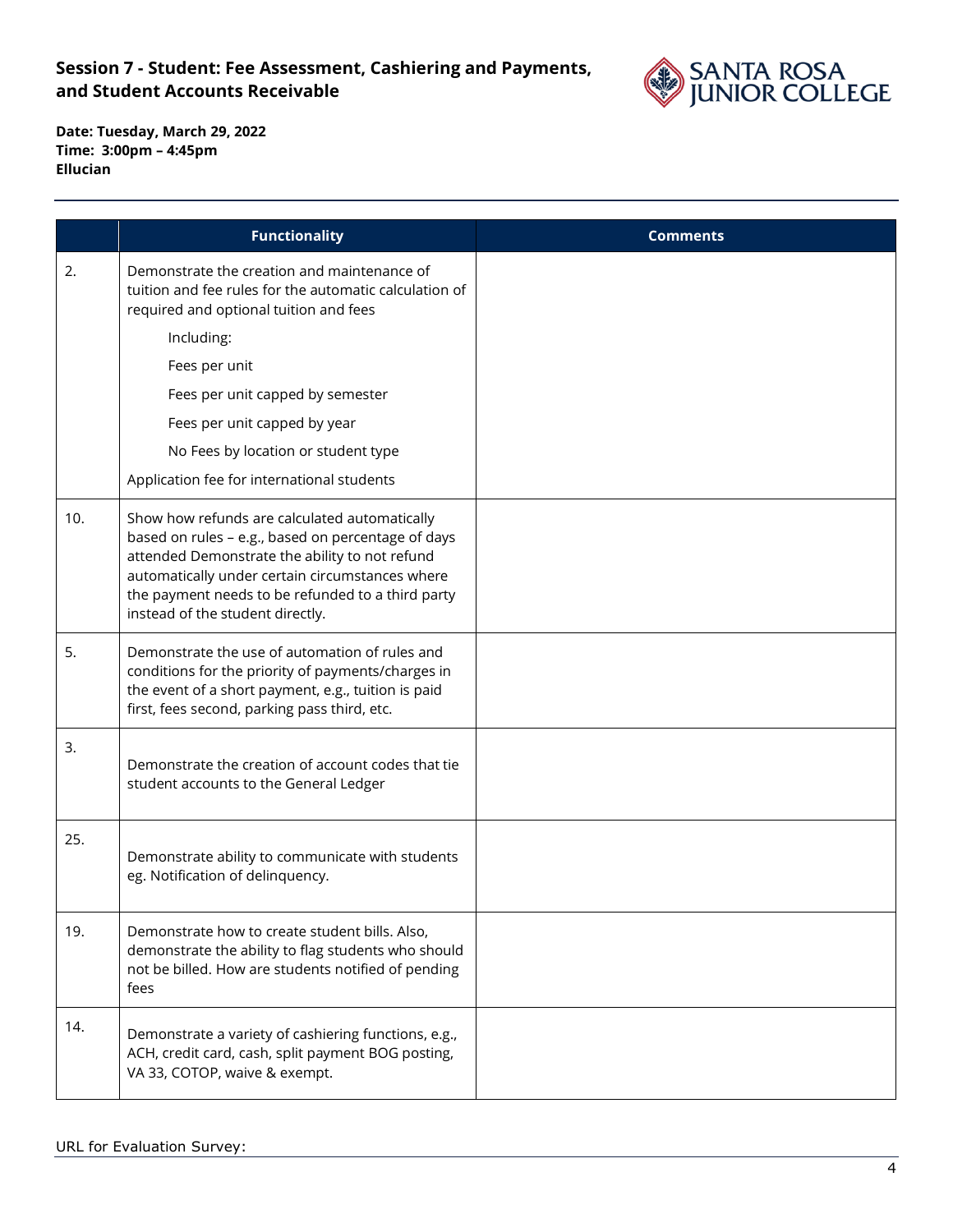

|     | <b>Functionality</b>                                                                                                                                                                                                                                                                                                                                                                                                                | <b>Comments</b> |
|-----|-------------------------------------------------------------------------------------------------------------------------------------------------------------------------------------------------------------------------------------------------------------------------------------------------------------------------------------------------------------------------------------------------------------------------------------|-----------------|
| 13. | Demonstrate the online payment of tuition/fees by<br>credit card, debit card, financial aid, third-party<br>billing, etc. How students can do online card partial<br>payments (if applicable) and how online receipts are<br>issued Demonstrate the ability to download/reprint<br>past payments                                                                                                                                    |                 |
| 15. | Demonstrate the daily reconciliation of receipts<br>with respect to student accounts. Demonstrate<br>import into Excel by cashier and GL                                                                                                                                                                                                                                                                                            |                 |
| 23. | Describe the system's ability to integrate with<br>various online, real-time payment gateway<br>solutions.                                                                                                                                                                                                                                                                                                                          |                 |
| 9.  | Demonstrate the ability to correct credits/charges<br>that might have been processed incorrectly                                                                                                                                                                                                                                                                                                                                    |                 |
| 28. | Demonstrate the ability to defer the payment of<br>tuition/fees on a selective basis.                                                                                                                                                                                                                                                                                                                                               |                 |
| 6.  | Demonstrate the application of miscellaneous<br>charges, e.g., fines, transcript fee.<br>Ability for this to be recurring eg. Daily, weekly,<br>monthly<br>For international students this would include rent,<br>insurance, application fees etc<br>Also, demonstrate the ability to allow certain fees to<br>only be assigned or used once per semester or<br>year, but allow for a back office override. Eg.<br>Parking permits. |                 |
| 11. | Demonstrate the ability to place and remove a hold<br>on a student's record. Show how the hold is<br>removed automatically in real time if payment is<br>made. Can it be automated by date?                                                                                                                                                                                                                                         |                 |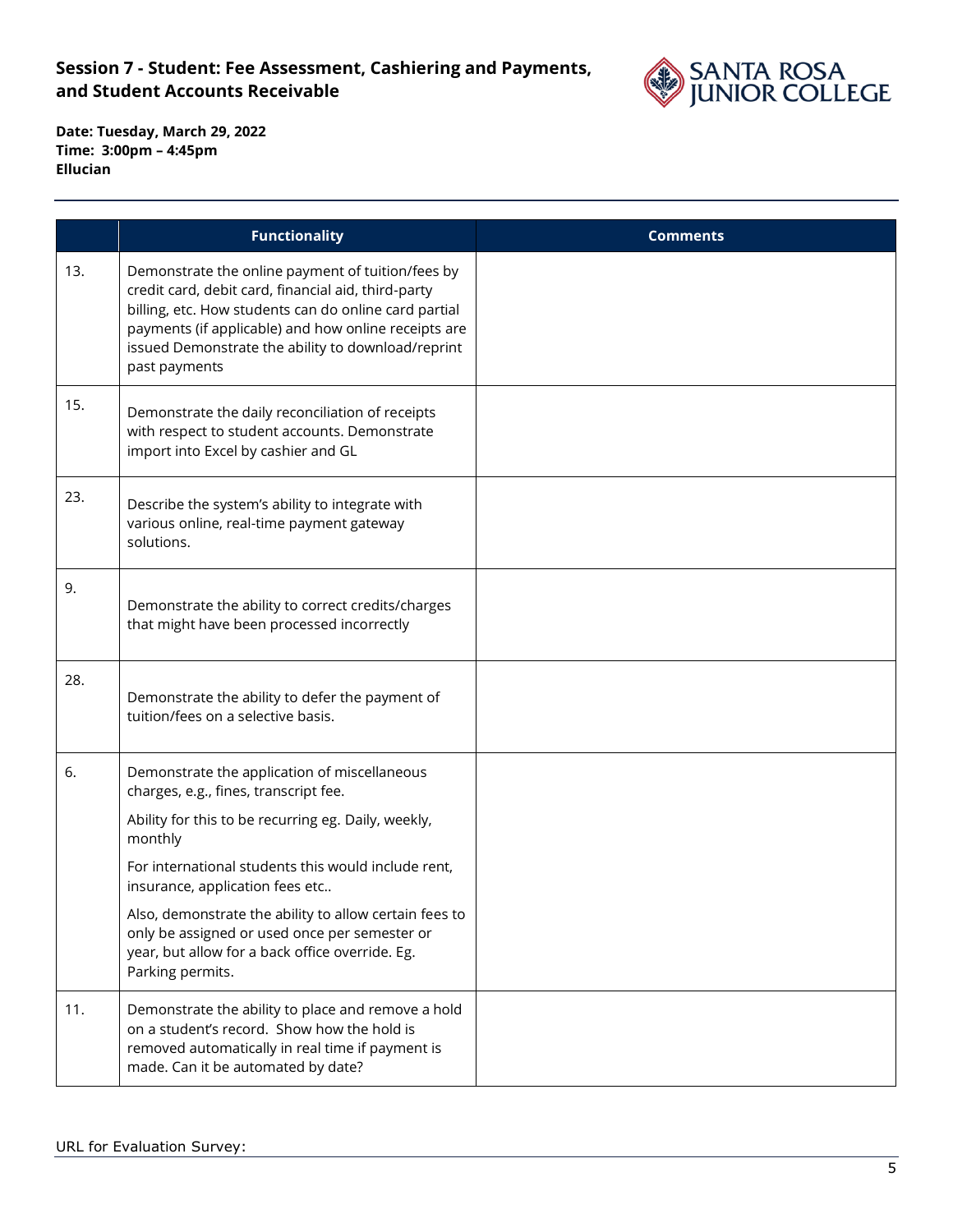

|     | <b>Functionality</b>                                                                                                                                                                                                                                                                                                                                                                                     | <b>Comments</b> |
|-----|----------------------------------------------------------------------------------------------------------------------------------------------------------------------------------------------------------------------------------------------------------------------------------------------------------------------------------------------------------------------------------------------------------|-----------------|
| 15. | Demonstrate the daily reconciliation of receipts<br>with respect to student accounts. Demonstrate<br>import into Excel by cashier and GL                                                                                                                                                                                                                                                                 |                 |
| 26. | Demonstrate the ability to post mass transactions,<br>charge and credits, using upload                                                                                                                                                                                                                                                                                                                   |                 |
| 12. | Demonstrate how to process student refunds.<br>Show how the system can collect direct deposit<br>information needed for the disbursement of the<br>refund.                                                                                                                                                                                                                                               |                 |
| 29. | Demonstrate a variety of refund transactions -- via<br>direct deposit, to a debit card, etc.                                                                                                                                                                                                                                                                                                             |                 |
| 27. | Demonstrate the system's ability to allow the "Bill-<br>to" and a different field for the student name.<br>Example:<br>Bill-to "Department of Veteran Affairs"<br>Student: "Jennifer Doe"                                                                                                                                                                                                                |                 |
| 4.  | Demonstrate the use of rules for the following:<br>Employees who qualify for tuition/fee<br>a.<br>reduction or exemption -- e.g. tuition<br>remission - integration with Escape<br>Students who qualify for tuition/fee<br>b.<br>reduction or exemption -- e.g. BOG<br>waiver, non-credit, zero credit, fee<br>waivers, AB540, IP courses for<br>professional academies - integration<br>with Powerfaids |                 |
| 10. | Show how refunds are calculated automatically<br>based on rules - e.g., based on percentage of days<br>attended Demonstrate the ability to not refund<br>automatically under certain circumstances where                                                                                                                                                                                                 |                 |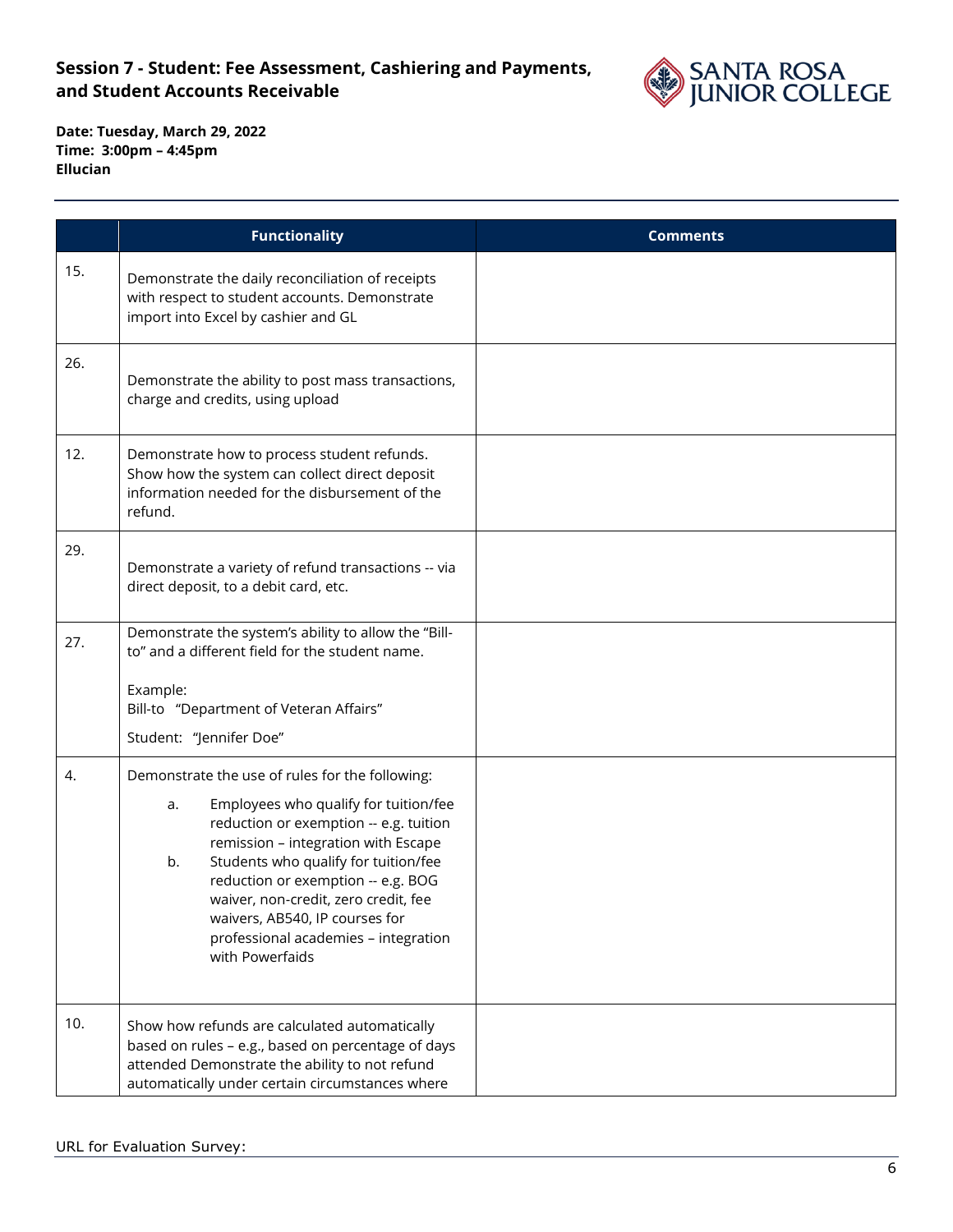

|     | <b>Functionality</b>                                                                                                                                                                                                                                                                                                                                                                                     | <b>Comments</b> |
|-----|----------------------------------------------------------------------------------------------------------------------------------------------------------------------------------------------------------------------------------------------------------------------------------------------------------------------------------------------------------------------------------------------------------|-----------------|
|     | the payment needs to be refunded to a third party<br>instead of the student directly.                                                                                                                                                                                                                                                                                                                    |                 |
| 8.  | Demonstrate the ability to perform third-party<br>billing for tuition/fees - e.g., a student's company is<br>paying for them. Show how invoices are generated<br>based on a date range or term. How is this affected<br>when student add or drops units.                                                                                                                                                 |                 |
| 27. | Demonstrate the system's ability to allow the "Bill-<br>to" and a different field for the student name.<br>Example:<br>Bill-to "Department of Veteran Affairs"<br>Student: "Jennifer Doe"                                                                                                                                                                                                                |                 |
|     |                                                                                                                                                                                                                                                                                                                                                                                                          |                 |
| 4.  | Demonstrate the use of rules for the following:<br>Employees who qualify for tuition/fee<br>a.<br>reduction or exemption -- e.g. tuition<br>remission - integration with Escape<br>Students who qualify for tuition/fee<br>b.<br>reduction or exemption -- e.g. BOG<br>waiver, non-credit, zero credit, fee<br>waivers, AB540, IP courses for<br>professional academies - integration<br>with Powerfaids |                 |
| 17. | Demonstrate the ability to age student accounts<br>and eventually send them to collections. Charge a<br>set % on a certain population of debt. Demonstrate<br>the ability to post 75% of invoice and automatically<br>write off 25%                                                                                                                                                                      |                 |
| 19. | Demonstrate how to create student bills. Also,<br>demonstrate the ability to flag students who should<br>not be billed. How are students notified of pending<br>fees                                                                                                                                                                                                                                     |                 |
| 20. | Demonstrate the ability to record ad hoc comments<br>in a student's account record. Show how the system<br>has the ability to allow other departments to see<br>each other's comments.                                                                                                                                                                                                                   |                 |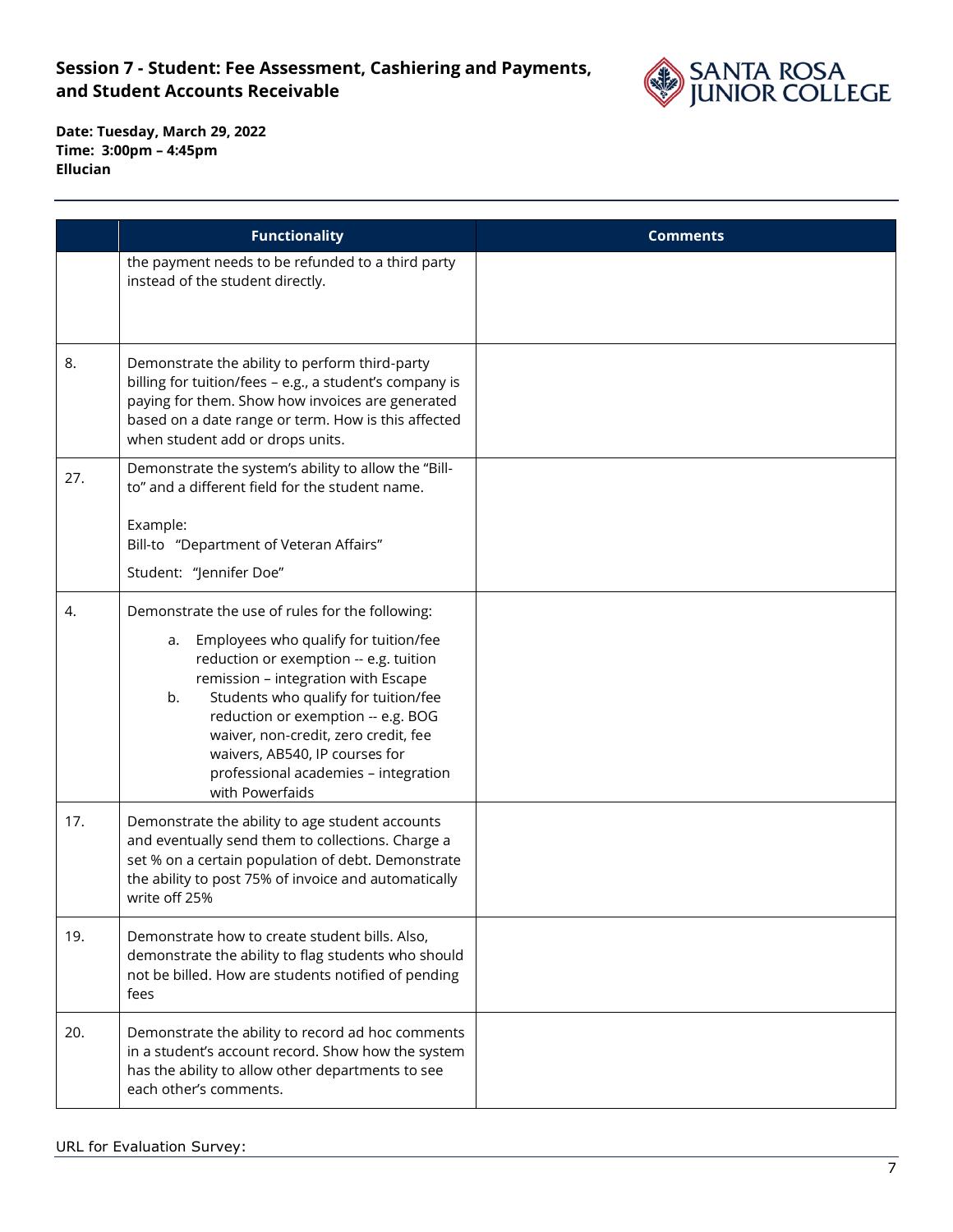

|     | <b>Functionality</b>                                                                                                                                                                                                                                                                                             | <b>Comments</b> |
|-----|------------------------------------------------------------------------------------------------------------------------------------------------------------------------------------------------------------------------------------------------------------------------------------------------------------------|-----------------|
| 21. | Demonstrate the ability to generate 1098T<br>statements Ability to reprint existing and corrected,<br>interface with FA for scholarships and FA, VA, 3rd<br>party sponsored payment, demonstrate the ability<br>to electronically submit 1098T to IRS, How students<br>can view/print/download 1098T statements. |                 |